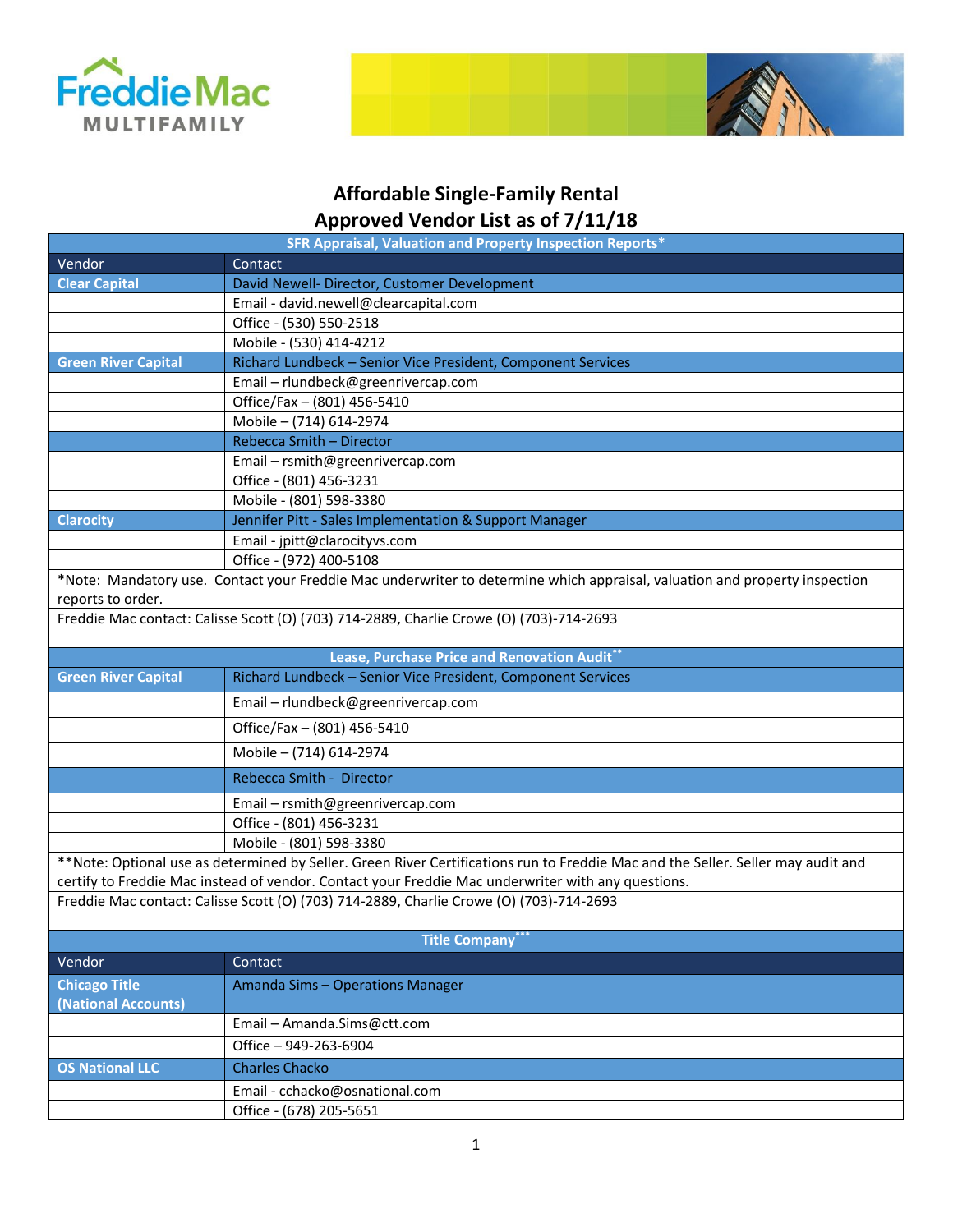| <b>Premium Title</b>             | Benjamin Hall - Vice President                                                                                                     |
|----------------------------------|------------------------------------------------------------------------------------------------------------------------------------|
|                                  | Email - Benjamin.Hall@altisource.com                                                                                               |
|                                  | Office - 770-933-6659                                                                                                              |
|                                  | Mobile - 805-320-7558                                                                                                              |
|                                  | Edwin Sweeten - Manager                                                                                                            |
|                                  | Email - Edwin.Sweeten@altisource.com                                                                                               |
|                                  | Office - 770-612-7297                                                                                                              |
|                                  | Mobile - 404-637-9137                                                                                                              |
|                                  | Holen Brady - Manager                                                                                                              |
|                                  | Email - Holen.Brady@altisource.com                                                                                                 |
|                                  | Office - 770-225-0440                                                                                                              |
|                                  | Mobile - 770-298-5735                                                                                                              |
| <b>Westcor Land Title</b>        | <b>Erin Walker</b>                                                                                                                 |
| <b>Insurance</b>                 |                                                                                                                                    |
|                                  | Email: ewalker@wltic.com                                                                                                           |
|                                  | Office - 484-532-5609                                                                                                              |
|                                  | Mobile - 215-316-1737                                                                                                              |
|                                  | <b>Brooks Kirsch</b>                                                                                                               |
|                                  | Email: bkirsch@wltic.com                                                                                                           |
|                                  | Mobile - 484-532-5616                                                                                                              |
|                                  | Fax - 844-316-9469                                                                                                                 |
|                                  | <b>Richard Barbezat</b>                                                                                                            |
|                                  | Email: rbarbezat@wltic.com                                                                                                         |
|                                  | Office - 484-532-5594                                                                                                              |
|                                  | Mobile - 484-844-2299                                                                                                              |
|                                  | <b>Anthony Spangler</b>                                                                                                            |
|                                  | Email: aspangler@wltic.com                                                                                                         |
|                                  | Office - 321-214-6860                                                                                                              |
|                                  | Mobile - 646-660-2665                                                                                                              |
|                                  | ***Note: Mandatory use. Contact your Freddie Mac Legal contact with any questions.                                                 |
|                                  |                                                                                                                                    |
|                                  | Freddie Mac contact: Cynthia Hajost O:(703) 903-3760, Kelli Dunn (703) 903-2293 and Filicia Davenport O:(703) 903-3899             |
|                                  |                                                                                                                                    |
|                                  | Title Review/Purchase Review****                                                                                                   |
| Vendor                           | Contact                                                                                                                            |
|                                  | Richard Lundbeck - Senior Vice President, Component Services                                                                       |
| <b>Green River Capital</b>       |                                                                                                                                    |
|                                  | Email - rlundbeck@greenrivercap.com                                                                                                |
|                                  | Mobile - (714) 614-2974                                                                                                            |
|                                  |                                                                                                                                    |
|                                  | Office/Fax - (801) 456-5410                                                                                                        |
|                                  | Rebecca Smith - Director                                                                                                           |
|                                  | Email - rsmith@greenrivercap.com                                                                                                   |
|                                  | Office - (801) 456-3231                                                                                                            |
|                                  | Mobile - (801) 598-3380                                                                                                            |
|                                  | ****Note: Mandatory use. Green River Title/Purchase Review Certifications run to Freddie Mac and the Seller. Freddie Mac will sign |
|                                  | Seller contracts with Green River as a third-party beneficiary for Title Review/Purchase Review. Contact Freddie Mac Purchase with |
| any questions.                   |                                                                                                                                    |
|                                  | Freddie Mac contact: Cynthia Hajost O: (703) 903-3760 and Audrey Kestner O: (703)714-3815                                          |
|                                  | <b>Legal Counsel</b>                                                                                                               |
| Vendor                           | Contact                                                                                                                            |
| <b>Hunton &amp; Williams LLP</b> | Andrew J. Blanchard                                                                                                                |
|                                  | Email - ablanchard@hunton.com                                                                                                      |
|                                  | Office - (804) 788-8385                                                                                                            |
| <b>Troutman Sanders</b>          | Nora Garcia Nickel                                                                                                                 |